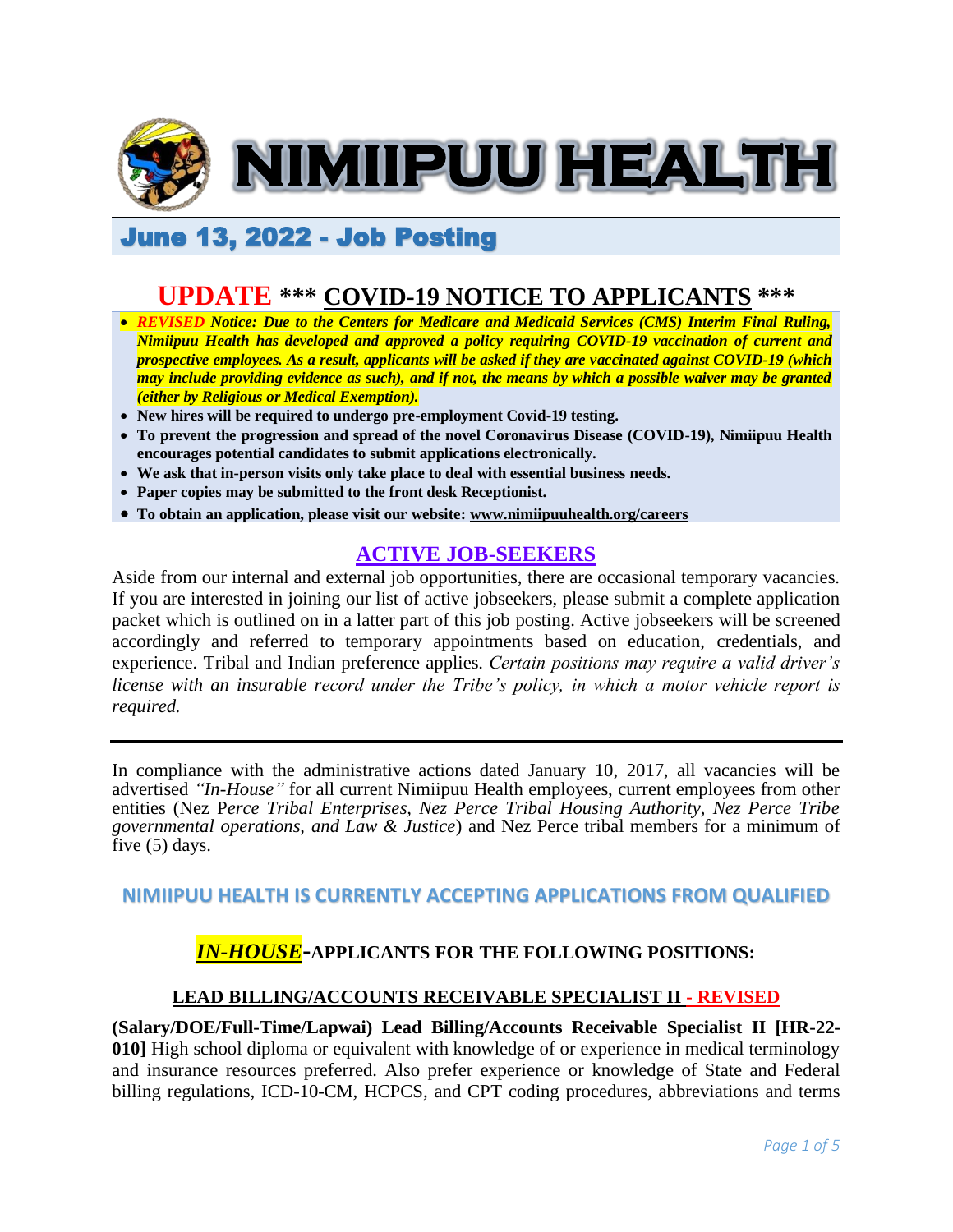used in the coding volumes. One year of supervisory experience preferred. Must have exceptional communication skills, both oral and written, with accurate data entry experience. Thorough understanding of the importance of maintaining highest level of confidentiality in working with medical records and all related documents. Requires the ability to maintain confidentiality, work with little or no supervision in a fast-paced office setting, learn new skills easily, and handle stressful situations professionally. Requires valid driver's license with an insurable record under the Tribe's policy. Requires the ability to pass an extensive background check and pre-employment drug screening. **Closes 6/24/2022. Tribal/Indian Preference applies.**

## *GENERAL PUBLIC***-OPEN TO** *ALL* **QUALIFIED FOR THE FOLLOWING POSITIONS:**

## **BEHAVIORAL HEALTH CLINICIAN**

**(Salary/DOE/Full-Time/Lapwai & Kamiah) Behavioral Health Clinician [HR-22-008]** Requires Master's or Doctoral degree in Social Sciences or other Human Services discipline. Two (2) years of work-related experience preferred. If clinician is not yet independently licensed in the State of Idaho, NMPH may provide supervisory hours required to become licensed. Clinician agrees to meet the State of Idaho's requirement of a supervisory plan and or meet qualifications to be a Psychology Service Extender or Registered Intern. Clinician is required to work towards Idaho licensure and secure such license within two years or otherwise agreed upon time with NMPH. Must be willing to become competent in working with children, adolescents, and adults. Must have excellent communication skills, both oral and written, demonstrate ability to manage conflict and crises in a professional manner, be a team player, be computer literate. Must possess a valid driver's license with an insurable record under the Tribe's policy. Must pass a criminal background check and pre-employment drug screening. Must maintain licensure/certification when obtained. **Open Until Filled. Tribal/Indian Preference applies.**

#### **CUSTODIAN**

**(Salary/DOE/Full-Time/Kamiah) Custodian [HR-22-006]** High school diploma or equivalent with basic computer skills. Knowledge of or experience in proper disinfecting procedures. Mechanically inclined, having knowledge of operating lawn mowing, and small power tools. Operation of housekeeping equipment and lawn/garden planting and pruning experience preferred. Must possess the ability to work independently with limited supervision, have excellent communication skills, both oral and written, and be computer literate. Will be required to pass extensive background check and pre-employment drug screening. Requires a valid driver's license with insurable record under the Tribe's policy. **Open Until Filled. Tribal/Indian Preference Applies.**

#### **TEMPORARY ENVIRONMENTAL SERVICES (EVS) TECHNICIAN**

**(Salary/DOE/Temporary (Variable hours)/Lapwai and Kamiah) EVS [HR-22-007]** Requires a high school diploma or equivalent with basic computer skills. Knowledge of or experience in proper disinfecting procedures and cleaning equipment operation preferred. Must possess the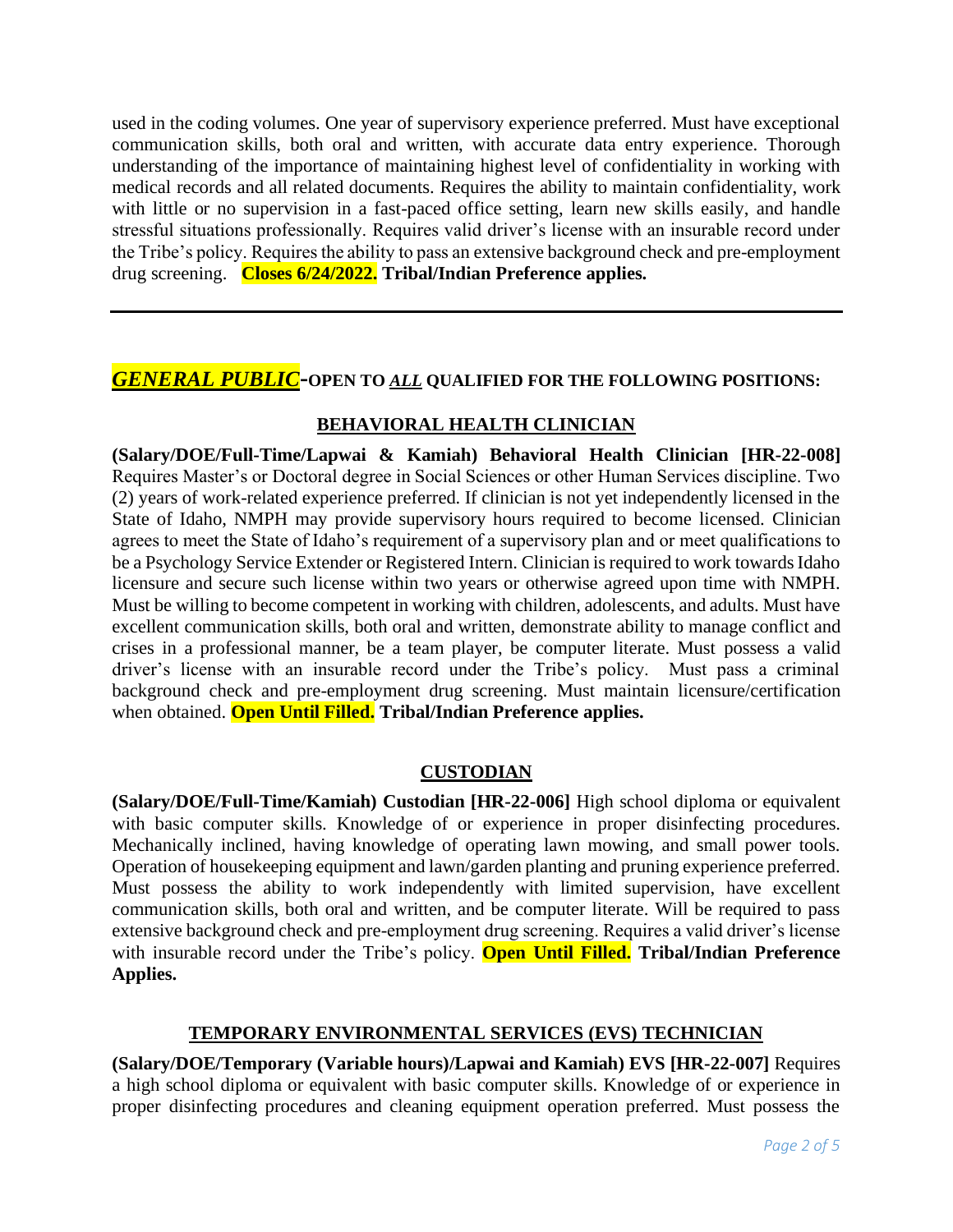ability to work independently with little or no supervision and have excellent communication skills, both oral and written. Possessing a valid driver's license with an insurable record is highly preferred. Requires the ability to pass an extensive background check and pre-employment drug screening. **Open Until Filled. Tribal/Indian Preference Applies.**

#### **DENTIST**

**(Salary/DOE/Full-Time/Kamiah) Dentist [HR-21-037]** Requires a DDS/DMD degree from an American Dental Association accredited dental school, with two (2) years of experience, preferably in general practice or completion of an AEGD or GPR program. Must have state licensure in good standing from any state. Must maintain licensure. Must possess the ability to work independently, have excellent communications skills, both oral and written, and have the ability to handle conflict and crisis in a professional manner. Must be computer literate and possess knowledge of basic computer applications software and basic office procedures. Requires a valid driver's license with the ability to be insured under the Tribe's policy. Requires the ability to pass an extensive background check and pre-employment drug screening. **Open Until Filled. Tribal/Indian Preference Applies.**

#### **PHYSICIAN**

**(Salary/DOE/Full-Time/Kamiah) Physician [HR-21-035]** D.O. or M.D. license in good standing from any state. Requires Family Practice or Internal Medicine board certification, or board eligibility. Must have unrestricted DEA license. Requires current CPR/BLS; ACLS and/or PALS encouraged. Knowledge of history, culture and health needs of Native American communities preferred. Must possess the ability to work independently, have excellent communications skills, both oral and written, ability to handle conflict and crisis in a professional manner, and be computer literate. Requires the ability to pass an extensive background check and pre-employment drug screening. Requires a valid driver's license with an insurable record under the Tribe's policy. **Open Until Filled. Tribal/Indian Preference Applies.**

#### **CLINICAL REGISTERED NURSE (RN)**

**(Salary/DOE/Full-Time/Lapwai) Clinical RN [HR-21-034]** Must be an R.N., with current license from any state and must be in good standing. Prefer two (2) years of experience in clinical setting and the ability to multi-task and prioritize, with experience in an acute care or ambulatory care setting and care management understanding/experience. Must have professional knowledge of and ability to apply nursing care principles, practices and procedures. Required to assess needs of a wide variety of medical, surgical, geriatric, obstetrics, gynecology and pediatric patients as well as knowledge of the normal course of diseases, anticipated complications and indicated therapeutic intervention. Must be able to work independently, handle conflict and crisis in a professional manner. Must be computer literate. Must have excellent communication skills, both oral and written. Requires ability to pass an extensive background check and pre-employment drug screening. Requires valid driver's license with an insurable record under the Tribe's policy. **Open Until Filled. Tribal/Indian Preference Applies.**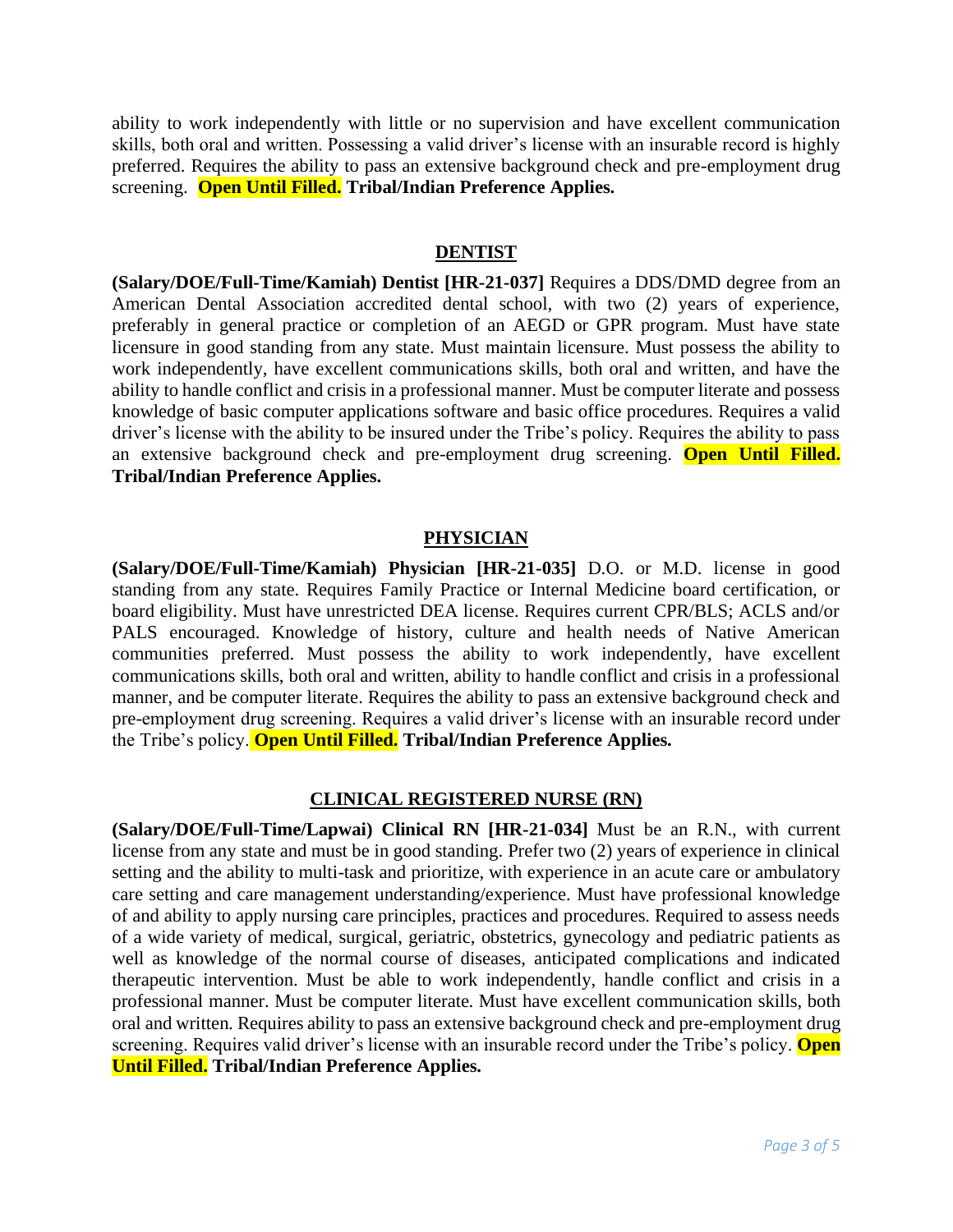## **MATERNAL CHILD HEALTH (MCH) REGISTERED NURSE**

**(Salary/DOE/Full-Time/Lapwai) Maternal Child Health (MCH) Registered Nurse [HR-21- 028]** Must be a R.N. and have state licensure in good standing. BLS certification with two (2) years of experience in acute care or ambulatory care setting, prefer experience in OB/GYN. Must have professional knowledge of and ability to apply nursing care principles, practices and procedures required to assess needs of wide variety of medical surgical, obstetrics, gynecology and pediatric patients. Knowledge base of the normal course of diseases, anticipate complications and indicated therapeutic intervention. Must possess the ability to work independently, have excellent communications skills, both oral and written, ability to handle conflict and crisis in a professional manner, be computer literate. Requires the ability to pass an extensive background check and pre-employment drug screening. Requires valid driver's license with an insurable record under the Tribe's policy. **Open Until Filled. Tribal/Indian Preference applies.**

## REQUIREMENTS FOR A COMPLETE APPLICATION:

- ➢ **Original NMPH Application per position.**
- ➢ **Background questionnaire.**
- ➢ **Resume/Curriculum Vitae (C.V.).**
- ➢ **Tribal ID/CIB** must be submitted before Preference can be granted (If applicable).
- ➢ **If position requires a valid driver's license** with the ability to be insured under the Tribe's policy, *must provide a current driver's license record (DLR) and any DLR from other state(s) where have been licensed to drive in the last three (3) years issued within 90 days preceding submittal of application.*
- ➢ **Current immunization records (Hepatitis B, Measles (rubeola), and Rubella).**
- ➢ **Professional licenses** (If applicable).
- ➢ **High School Diploma or equivalent, or college education degree or transcript** *(must be submitted with application to be considered).*
- ➢ **Applications must be submitted by 4:30 P.M. on the closing date.**
- ➢ **Nimiipuu Health is a drug free work environment:** Pre-employment drug testing is required upon hire.

## **-TRIBAL/INDIAN PREFERENCE WILL APPLY-**

Nimiipuu Health ● HR Department ● P.O. Drawer 367 ● Lapwai, ID 83540

#### **Incomplete applications will not be considered**

For more details or request an application, please use the following contact information:

**Telephone - (208) 621-4950**

**Email - [hr@nimiipuu.org](mailto:hr@nimiipuu.org)**

**Fax - (208) 843-9407**

**Website:<http://nimiipuuhealth.org/careers/>**